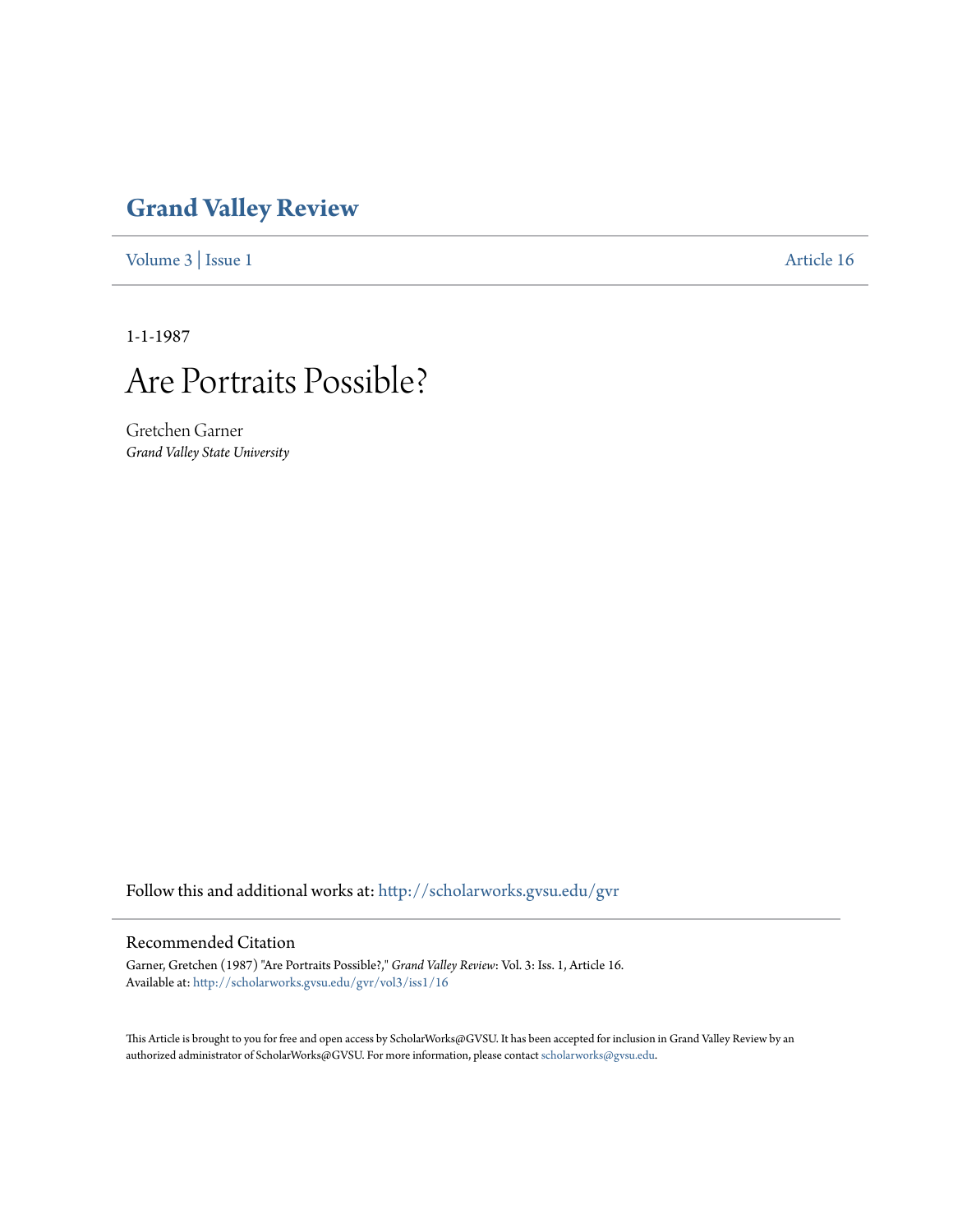GRETCHEN GARNER

## **Are Portraits Possible?**

Among life's abundant mysteries, few are more quotidian yet more profound than unique personality. Everyone who lives is singular - even identical twins. Whether our personalities are genetically determined or environmentally formed or, what is most likely, a combination of the two, each individual is still precisely that, an individual.

Students of culture come to realize that the deeper they dig the more they feel this mystery, that to encounter a great work is as much to meet a strong personality as it is to savor ideas or aesthetic qualities. Certain works of art double that experience by taking individuals as their very subjects. In these works -biographies and portraits -we have a double encounter, as it were, both with the artist and with the subject.

Long before I became a photographer, I loved to look at pictures of people. My well-worn picture books were a chief joy of childhood, and now I am the kind of novel reader who flips frequently to the author's image on the dust jacket. Edward Steichen's *The Family of Man* was the book that drew me to photography in my teenage years in the late 1950s. In that collection of photographs of the world's people I found hours of pleasure, yet even then I suspected that the meaning of the individuals pictured may well have been distorted by the photographer. The question I asked myself, contemplating, say, an African laborer or a Lapland child pictured in this book, was "What was this person *really* thinking?" I didn't know enough then to sense that the curator might have violated the photographer's meaning (a criticism leveled at *The Family of Man* by Hilton Kramer, among others), but I certainly knew that the subject's own truth could be bent to the photographer's purposes. So as much as I was drawn to those photographs, I sensed something problematic in depicting another person from the very beginning. As a photographer, it was not until 1983 that I began making portraits in earnest, for the most part because I had not been able to resolve this problem for myself. The question that begins this essay ("Are portraits possible?") is for me much more than rhetorical. Indeed, the work I have done in portraiture has been a constant effort to make portraits possible for myself and to evade the many landmines planted around them.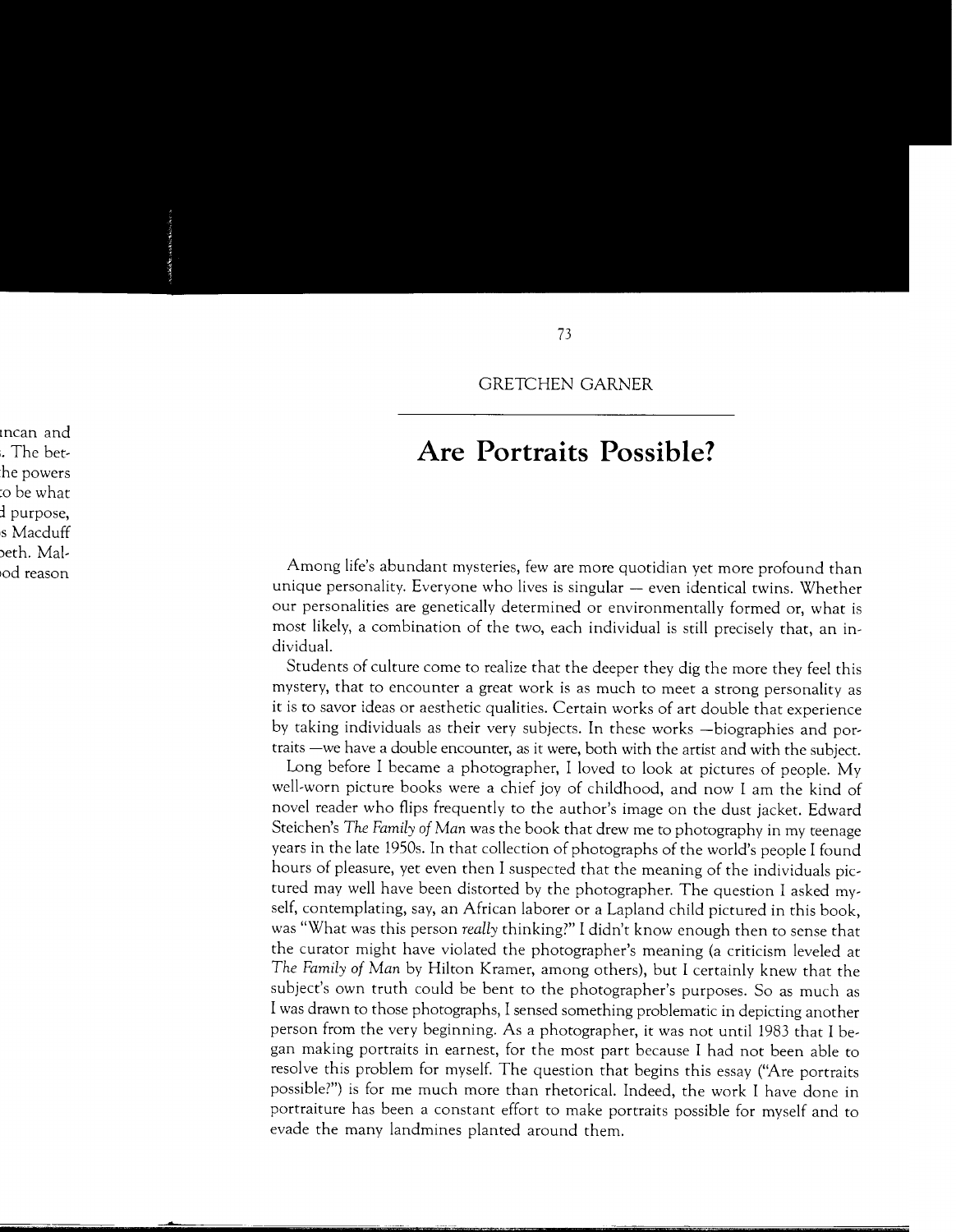A definition might be useful here. For me, a portrait is an image that carries as its primary content something true and significant about the character of the subject. This sounds simple, but it is not. Most pictures of people are not portraits at all, of course, and even many commonly called portraits don't measure up to this definition. Either their main content is an idea (like virtue, beauty, or power) or else they are mere likenesses, often somewhat false in the interest of flattery. Others are just an excuse for the exercise of the artist's style or obsessions. Further, many of them touch only superficially on the particularity of the subject. This word is key, for it is uniqueness, the particularity of the character, that must be expressed in a portrait. The integrity of the portrait (though not necessarily its excellence as a work of art, but that is a topic for another day) can be measured by its respect for the integrity of the subject.

What are some of the landmines that lie in the portraitist's path? The first is the issue of flattery, that is, falseness in service of the subject's ego or delusions. This is the stock-in-trade, we might say, of a commercial portraitist. For the independent artist it should not be a problem, yet because photographers usually like or admire their subjects, problems of friendship and courtesy can cause self censoring for the sake of flattery.

A second problem is time. Life is never-ending change. Time is the river we travel and the body the vessel that takes us downstream, a vehicle that changes as we go. A still image, or even a series of stills, necessarily violates that sense of time by isolating one moment in the constant flow.

Then there is the problem of the inner life. The body, of course, is the way we identify another. We experience the world through our senses, and certainly the body determines character formation to a degree. Yet the body is a mere envelope hiding something more important but unseen. It seems to me that the inner person is the core person. How can one get inside? To the mind, the memories, the patterns of thought. Pictures must deal in visible substance, yet much of what one wants to communicate is not directly visible.

Another obstacle is the issue of the "other?' Except for self-portraits, portraits are made by someone other than the subject. How does the subject's integrity or personal truth survive the artist's directive power? How can the artist understand enough to depict another? Can the artist truly cross the barrier? The question of the other also surfaces in the communication from the artist to the viewer. Can a mute image carry meaning between artist and viewer? If one accepts the presently fashionable notion that art is always mostly about other art, and that pictures can never be ana-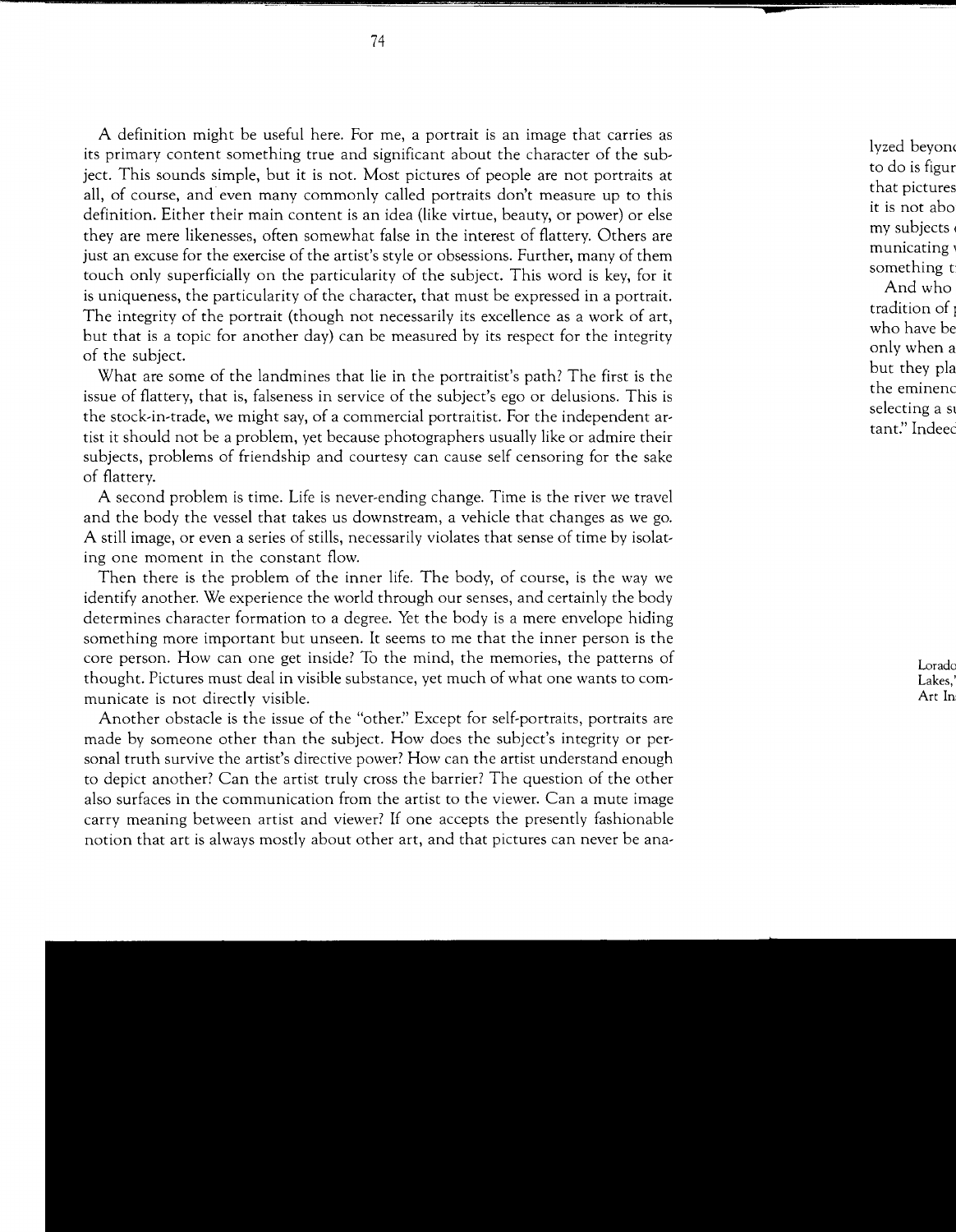lyzed beyond their structure, their "language system;' then all the viewer can hope to do is figure out this structure. Somehow that doesn't seem worth the effort; I hope that pictures can carry greater meaning. I want to say something in my portraits, and it is not about picture making. Rather, my goal is to understand, to empathize with my subjects enough so that when you look at the photograph you are not only communicating with me (and of course you are), but you are also touching and knowing something true about the person pictured before you.

And who may this person be? Just who is worthy of being portrayed? In the long tradition of portraiture, mainly it has been the rich, the handsome and the powerful who have been subjects. Perhaps this will always be true, and changes have happened only when a new group has been seen as having these qualities. Artists reflect values but they play a part in changing them too. A commissioned portrait substantiates the eminence of its subject, although the artist doesn't assign that meaning; but by selecting a subject the independent artist is implying, "Look - this person is important:' Indeed, one of the forces driving my portrait work has been the great affection

Lorado Taft, "The Fountain of the Great Lakes," 1913 Art Institute of Chicago.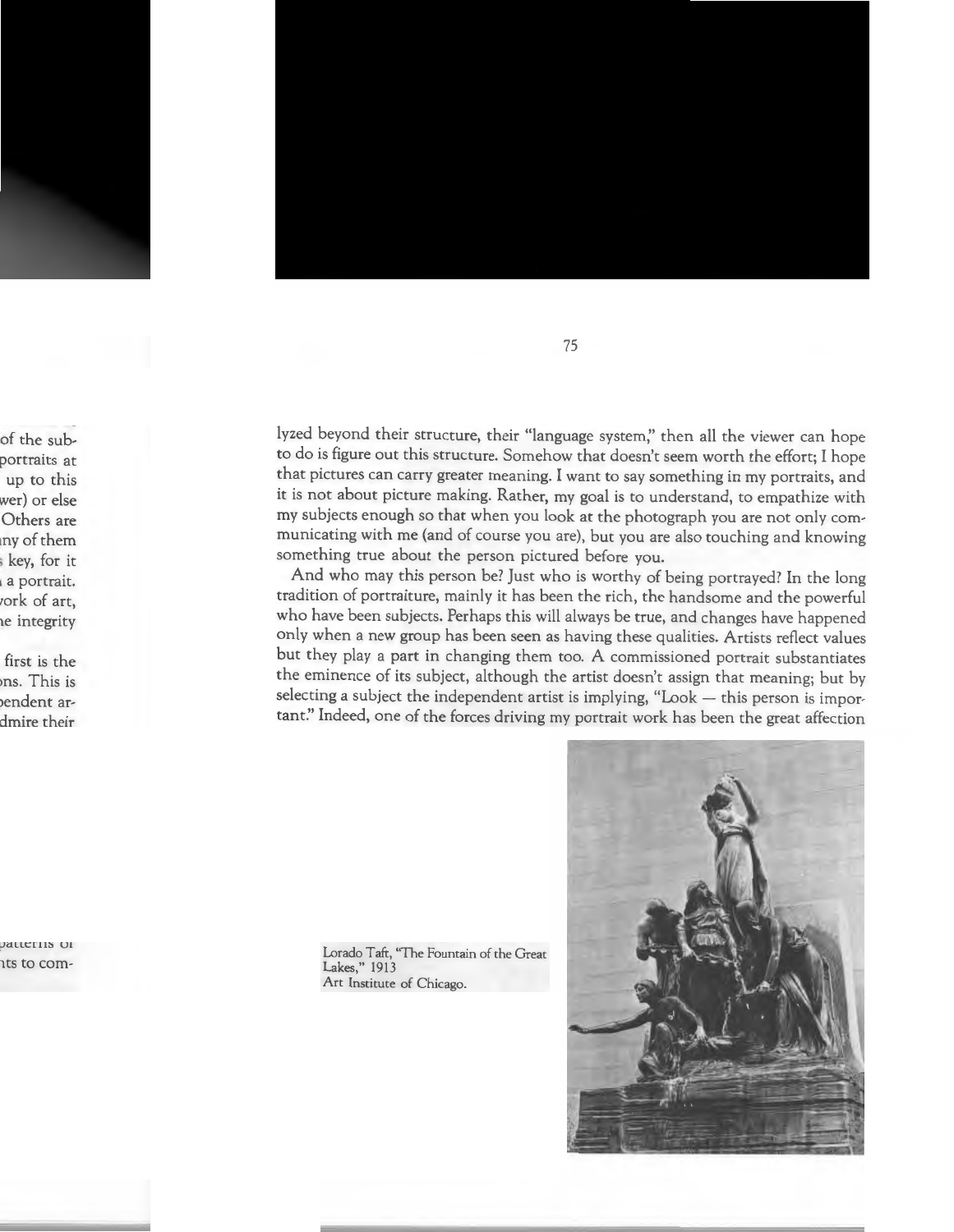and respect I have for my subjects, most of them belonging to a subgroup our culture has seldom found picture worthy, middle-aged women. My subjects are not famous or public people, though you may recognize an artist or two. They are instead people whose lives are meaningful and beautiful to me. Through portraying them I am declaring their importance.

There is one more, final problem: to question my own urge to make portraits which then become satisfying aesthetic objects to me and, perhaps equally important, belong to me. (Although I do give a copy of each portrait to the subject, I keep one for myself too.) Is it possible to aestheticize another's life, and then claim the object as one's own? I hope so, but I'm not always sure.

This then is the minefield I have gingerly trod, and what follows are the stepping stones that have given solid footing so far. Among them are a decision to use deliberately posed (instead of "caught") photographs, attention to gesture, facial expression and handwriting, and the use of the subject's personal mementoes. In Annie Dillard's wonderful phrase, this has required "teaching a stone to talk:' Through strategies of composition (convoluted or spare, for example) or tone (dark or light), I have tried to suggest qualities of mind not directly visible. Most important has been the process of collaboration - involving my subject directly and extensively in the creation of the portrait. More than anything this has allowed me to come very close to my subjects. In the end, I take responsibility (and credit) for the images, but without that collaborative process they would not exist.

Detail of photo sequence, 1974



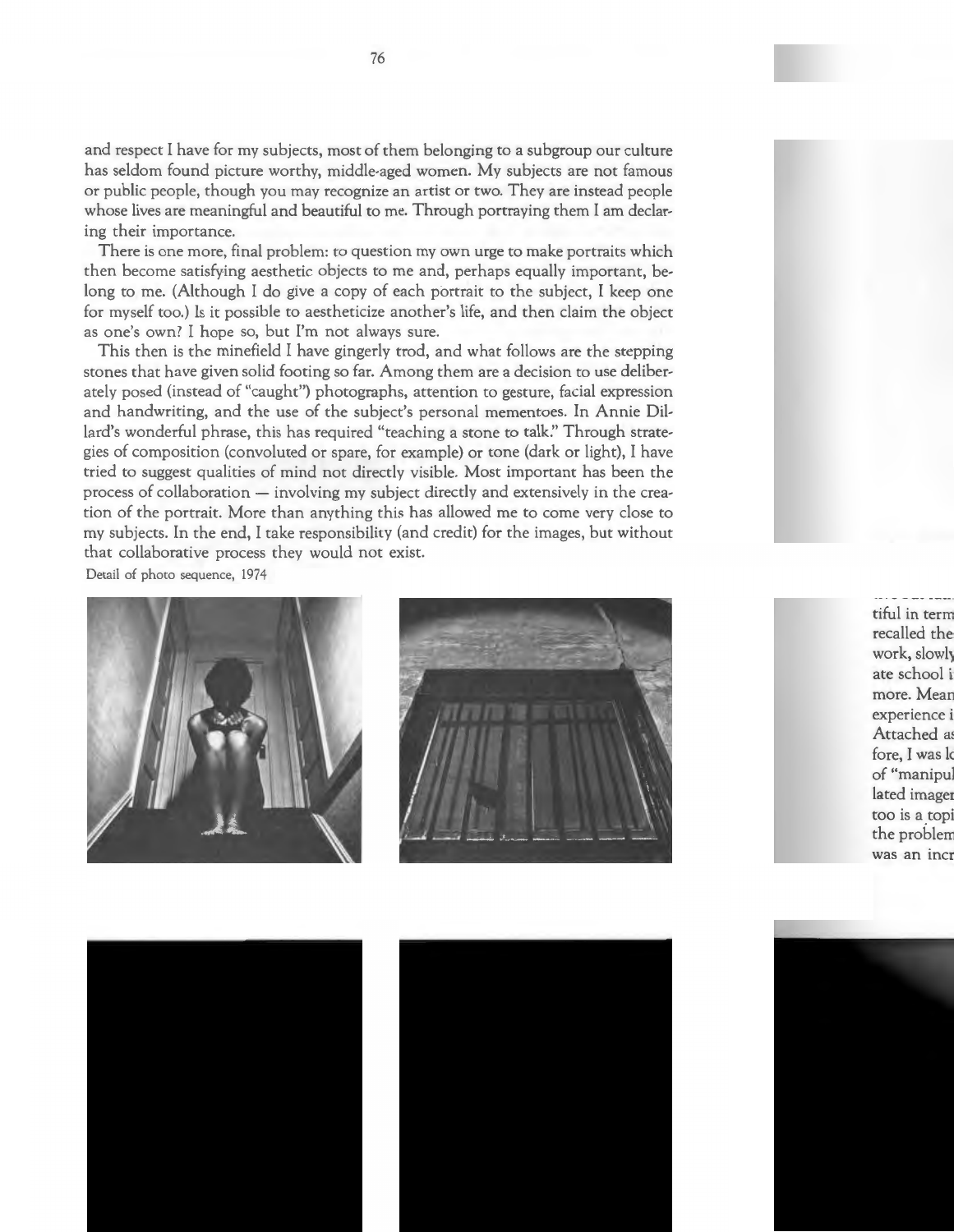

"Only a Little While," from *Vanitas,* 1980

As a young photographer, pursuing a medium that disposes itself well to that end, my pictures were largely a record of recognition of the world, not strongly interpretive but rather full of admiration. In simpler words, I photographed what seemed beautiful in terms of form, texture, and light. As for the composition of my pictures, they recalled the form of other pictures I found especially moving. Thus did I begin my work, slowly too, as it was without a photographic teacher. By the time I entered graduate school in 1973 I could compose and print; technique was not the problem anymore. Meaning was the problem. Armed with a degree in art history and a few years' experience in publishing as a picture editor, I was older than the other MFA students. Attached as I was in sentiment to the marvellous work of many who had gone before, I was loathe to abandon traditional genres to follow the then-fashionable trends of "manipulated imagery" or "space-and-time" as subject matter. Now that manipulated imagery of space-and-time has rather faded from the photographic horizon (that too is a topic for another day). I am not sorry for the decision. Yet meaning was still the problem, and with the accumulation of years it had become more pressing; there was an increasing need to deal with experience in my photographs.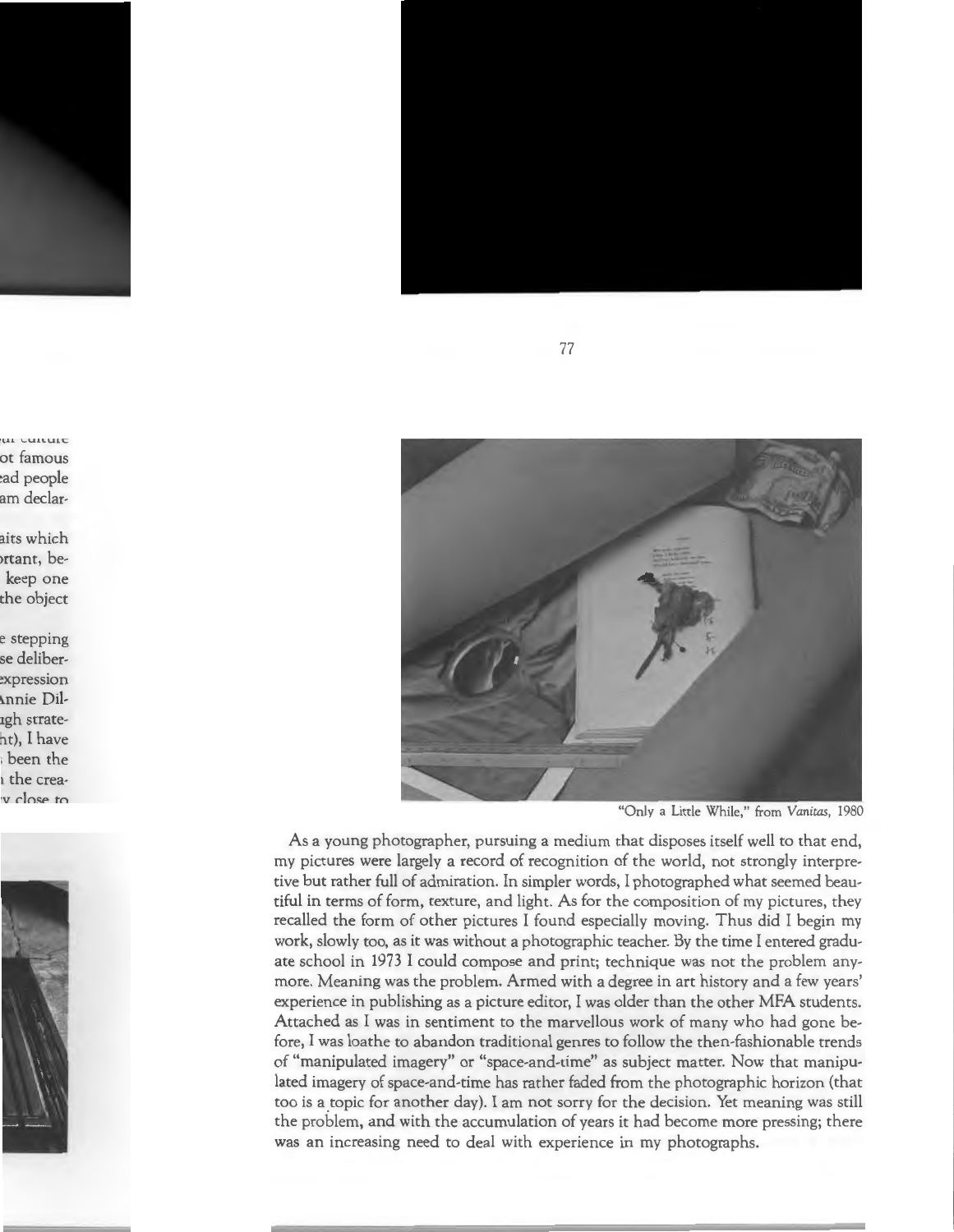

"Portrait of Elizabeth Ockwell," 1983

During the early 1970s I had become interested in public sculpture in Chicago. One sculptor in particular, Lorado Taft, drew me to him. Taft lived and worked in Chicago from 1886 to 1936, and he wrote the first (and still useful) history of American sculpture. Taft was at the tail end of the beaux-arts movement and participated, with the better known Augustus St.-Gaudens, in decorating the buildings at the Columbian Exposition in 1892. Because he was little recognized for his many public works around the state, I decided to document them. An exhibition, *Lorado Taft in Illinois,* resulted and toured for three years under the auspices of the Illinois Arts Council. Photographing Taft's work taught me a great deal about the expressive power of the human body, for Taft used body gesture to portray not only sentiment, but also ideas ("Fountain of Time" and "Solitude of the Soul"') and even geography. His "Fountain of the Great Lakes" (Figure 1), in front of the Art Institute of Chicago, uses five women as symbols of the lakes, each pouring water into a shell-basin held by the figure belowfrom Lake Superior to Lake Ontario. Without consciously recognizing the connection (now I see it, then I did not), at the same time I was making little book-sequences about my own life, in which I acted with symbolic gestures and used environmental motifs in a symbolic way (Figure 2).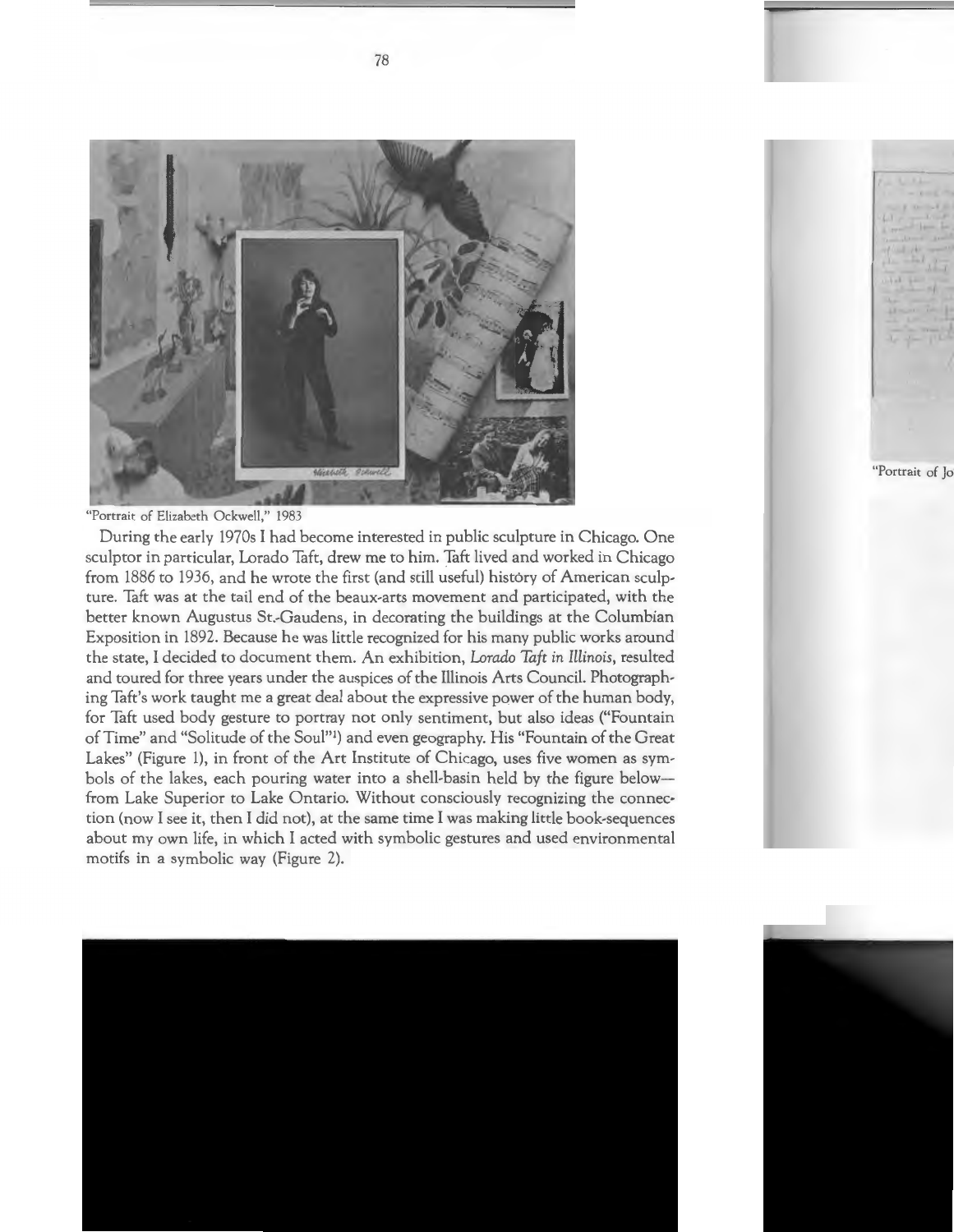**Print** Little  $-14 -$ 

"Portrait of Joyce Brodsky," 1983



David Bailly, "Self-Portrait," 1651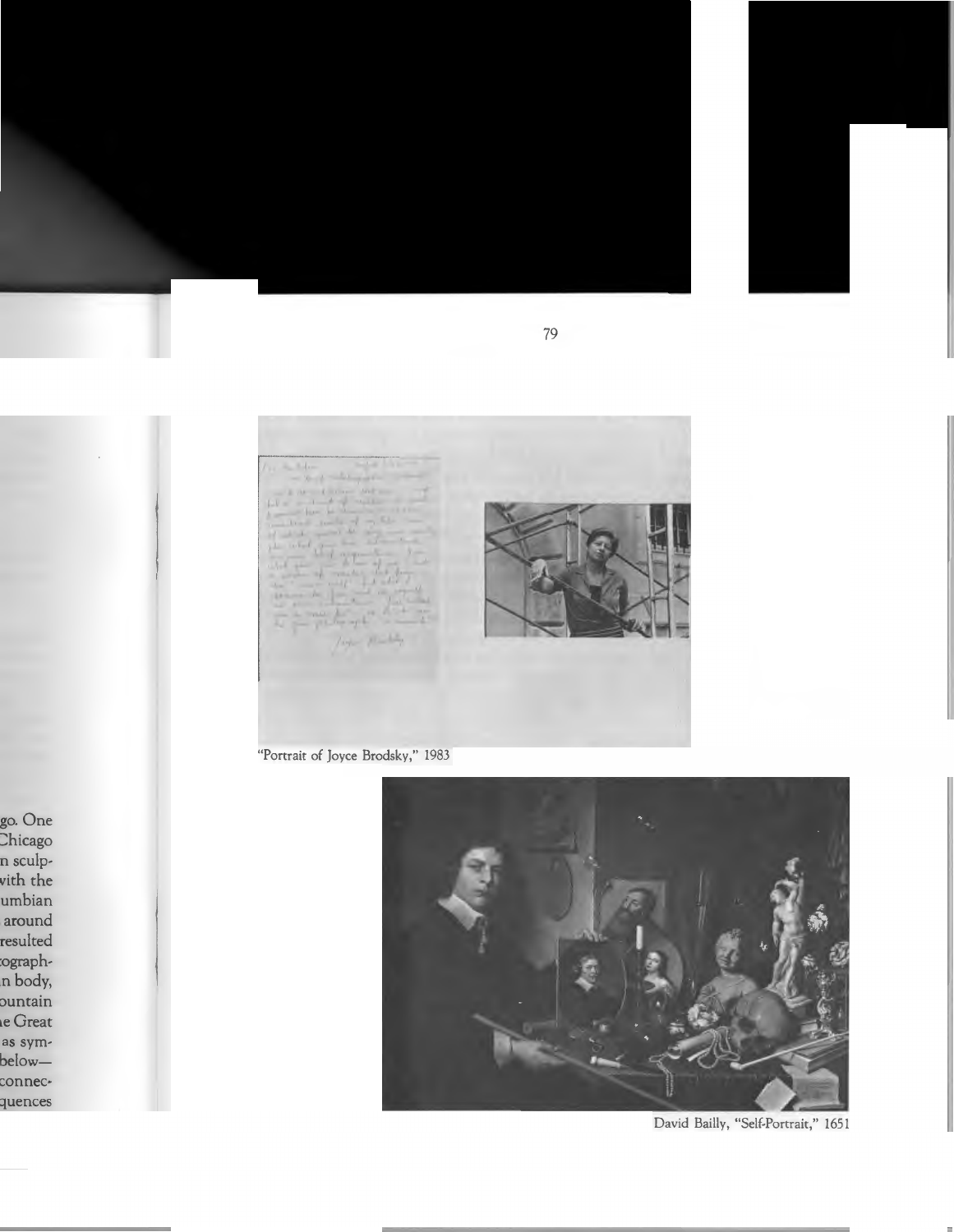From other photographers I was learning at the same time much that would eventually find its way into my portraits as well. From Wright Morris, the use of the familiar environment to tell about a *life2•* From Arnold Newman, the use of style and composition to express character (particularly for artists). From Wendy MacNeil, a visual sense of a long life in her combinations of documents and attention to facial topography3• From Abigail Heyman, a heightened sense of the experience of becoming a woman. A growing interest in Dutch art of the 17th century, those still-lifes of sensual objects that are at the same time highly symbolic, taught me much about objects as carriers of meaning. In *vanitas* still-lifes in particular I found a cornucopia of nourishment. These pictures - meditations on loss using symbols like skulls, overturned wineglasses, guttering candles and bubbles about to burst, often including a  $text - seemed especially meaningful as I felt my life reach its mid-point.$ 

And so it was that in 1980 I produced a portfolio of still-lifes entitled *Vanitas* (Figure 3). Each of the ten photographs was a meditation on loss or change, including a favorite text and personal mementoes. My urge was to resolve certain mid-life issues and at the same time to pay homage and participate in a venerable still-life tradition. Only after the project was completed (and I had been engaged in landscape work for a couple of years) did it dawn on me that *Vanitas* was actually an extended self-portrait,



"Portrait of Barbara Crane," 1984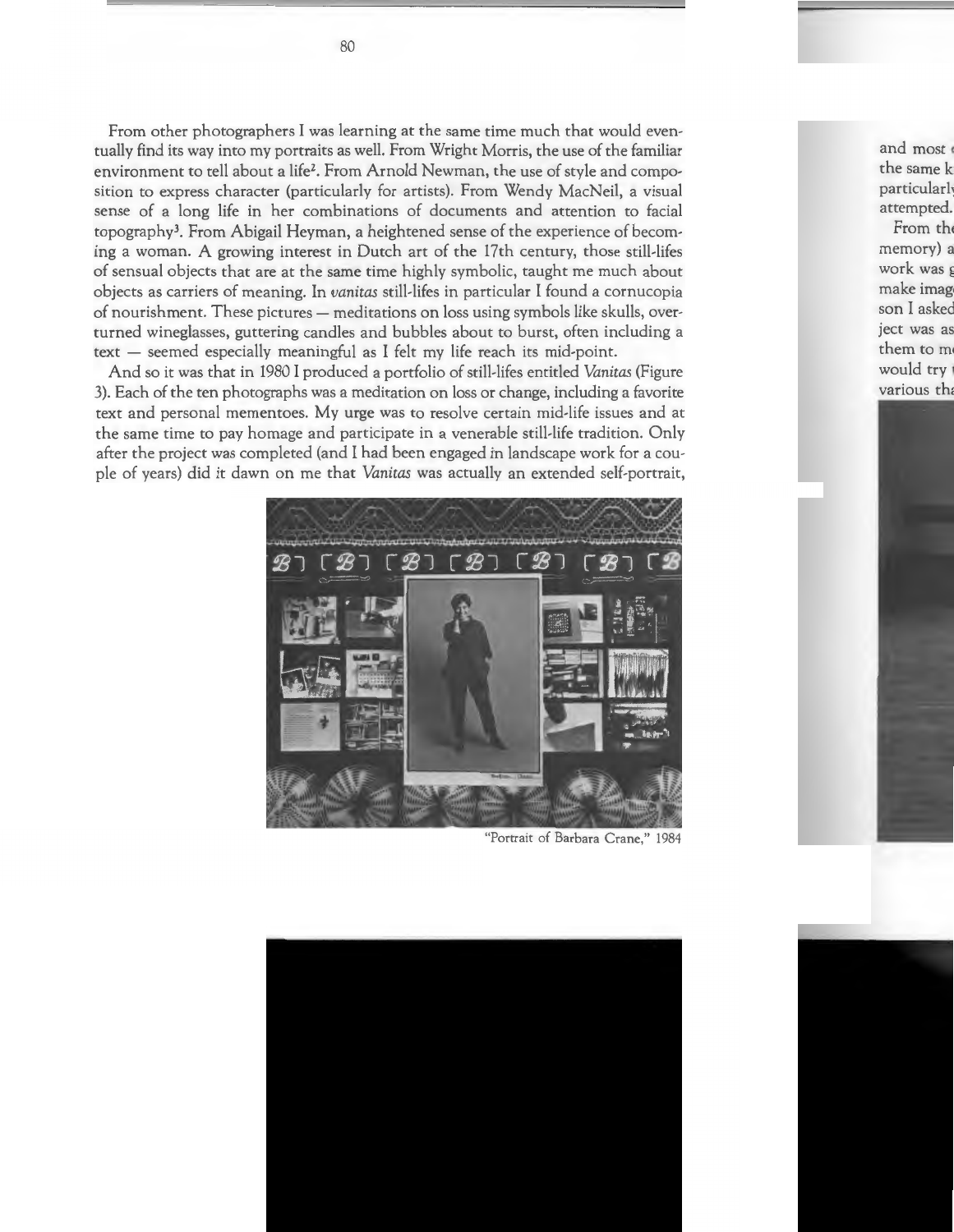and most especially a portrait of my mind. Once realized, I became eager to apply the same kinds of strategies to other subjects, to see if I could describe their lives too, particularly their inner-lives. These would be the first portraits I had ever seriously attempted.

From the start I determined to use both a still-life (for a sense of mental life and memory) along with a full-length photograph of the subject. My ambition for this work was great: to unite the present with the past, the body with the mind, and to make images that would be honest documents of real women's lives (this was the reason I asked the subjects to dress in everyday clothes for the photographs.) Each subject was asked to accumulate objects or texts of special meaning and then explain them to me. I would later select among them, arrange them and in the arrangement would try to communicate a quality of mind. Because I believe our minds are more various than our bodies, the still-lifes would differ more than the shots of the per-



"Portrait of Eleanor Hovda," 1985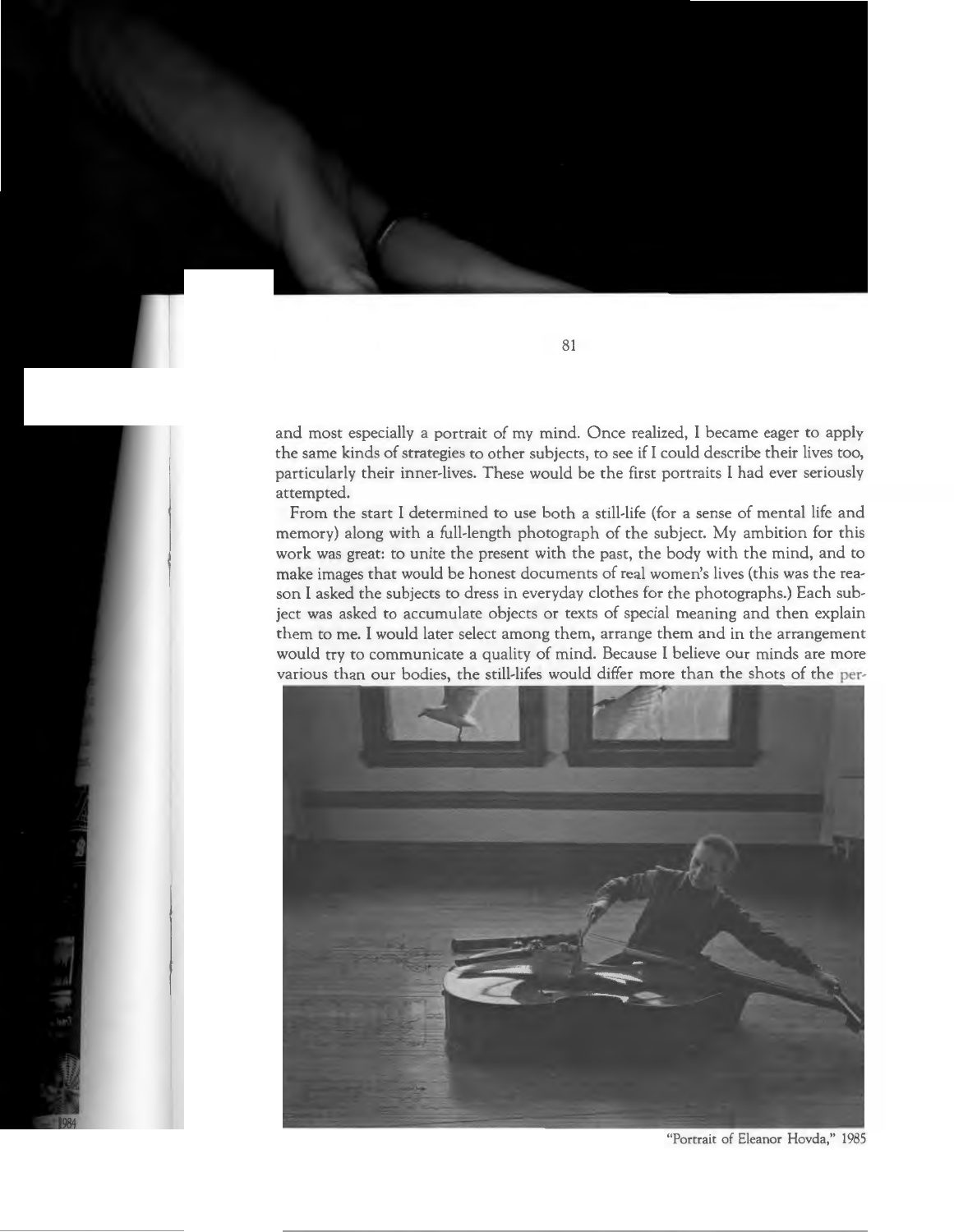sons. They would be the larger of the two images as well, reflecting a scale for the inner life that encompasses and subsumes the physical life (Figure 4).

Often my requests for standing poses were met with initial dismay by my subjects. It's awkward enough to be before the camera, but to have to present one's whole body seemed a bit much! There was a reason for them, though: I wanted consciously to break the tradition of the woman subject in a seated or languid pose and to use the standing pose instead, which bespeaks action, wholeness and strength. Through the stark, almost clinical, presentation I hoped to avoid falsifying anything about the subject. Gesture was revealed naturally in conversation during the shooting session. Somewhere on each roll of film appeared the gesture that spoke to me about each individual. Engaging the subject with me during the shooting produced the direct gaze that provides the strongest link between the viewer and the subject. The particular full-length shot, like the arrangement of the still life, was my decision. As a final touch, I asked



"Portrait of Geri Michelli," 1986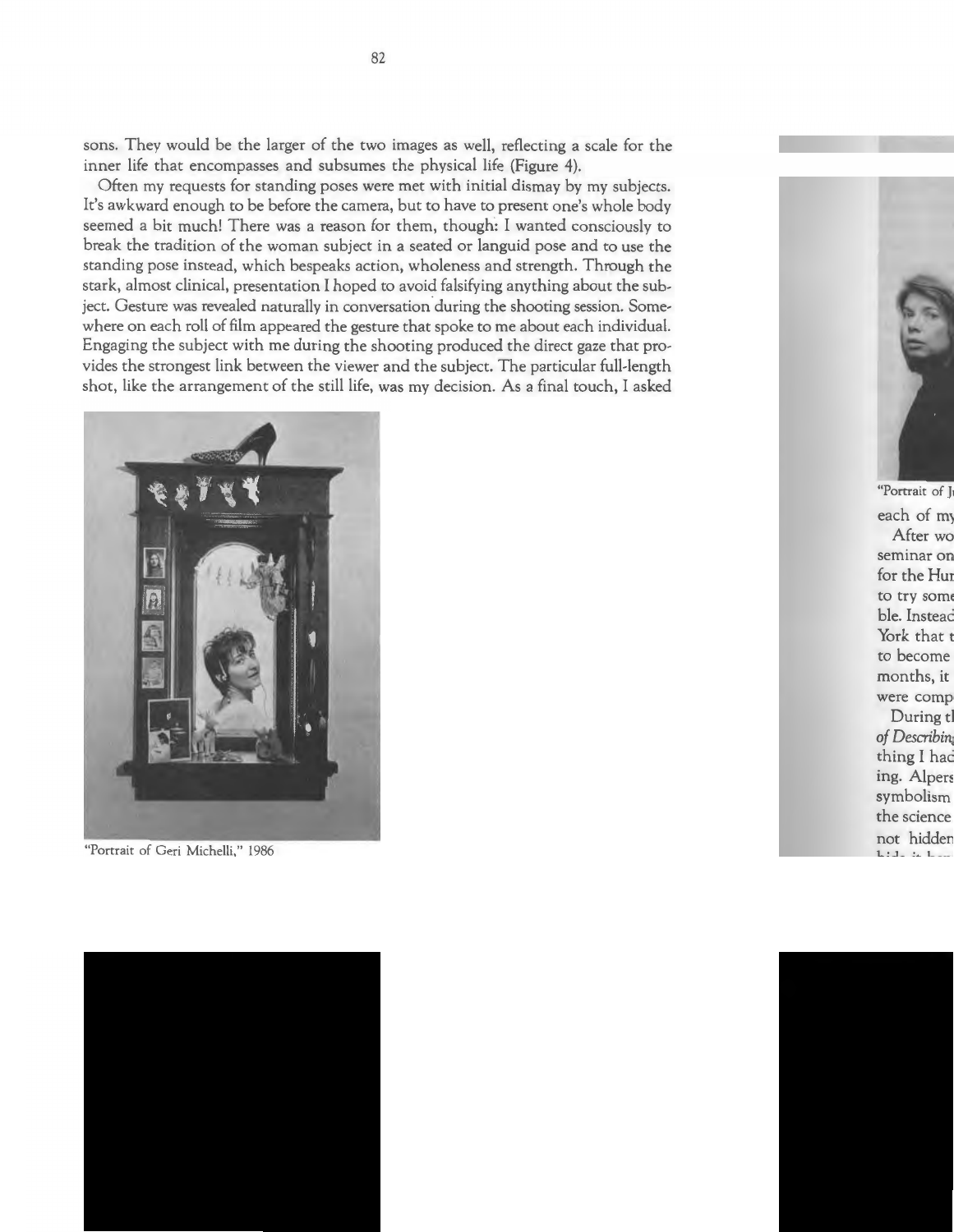

"Portrait of Judith Roode," 1987

each of my subjects to add her signature to her image.

After working on these portraits for several months in 1983, I attended a summer seminar on portraits at Columbia University, sponsored by the National Endowment for the Humanities. Making portraits of my fellows in the seminar gave me the chance to try something new. Everyone was far from home, so mementoes were not available. Instead I asked my subjects to collaborate with me by choosing a location in New York that they felt was most expressive, and to write a statement about themselves to become part of the finished portrait. After working exclusively in the studio for months, it was a pleasure to be out on the street again, and sixteen of these portraits were completed (Figure 5).

During the same summer, I encountered Svetlana Alpers' wonderful book, *The Art of Describing.* Writing about Dutch art of the 17th century, she articulated clearly something I had been groping for intuitively  $-$  that is, descriptive art as a way of knowing. Alpers' basic argument is that this art did not have a hidden agenda, a secret symbolism as Erwin Panofsky and others had argued. Instead it was very close to the science of its day, devoted to the particularity of physical objects and to very direct, not hidden, meanings, "Northern images;' she wrote, "do not disguise meaning or hide it beneath the surface but rather show that meaning by its very nature is lodged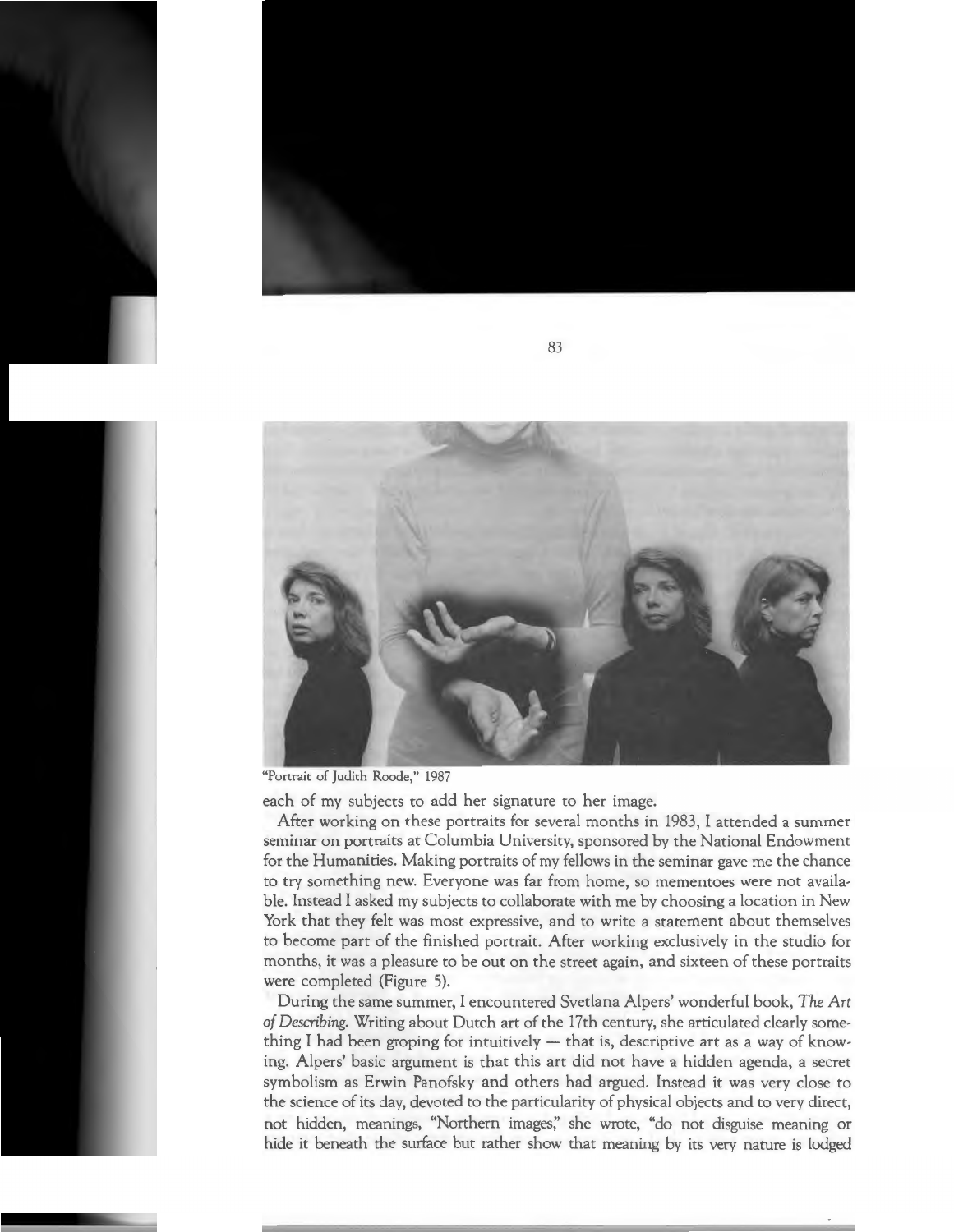in what the eye can take in-however deceptive that may be" (xxiv). It occurred to me why a photographer like myself had been drawn to this art when I read, "In Holland the visual culture was central to the life of the society. One might say that the eye was a central means of self-representation and visual experience a central mode of self-consciousness" (xxv).

On the cover of Alpers' book was reproduced a self-portrait by David Bailly (dated 1651) (Figure 6), a picture that remains for me a model of the incredible range of meaning possible in one picture through description and clear association. No secrets or private allusions hide from a careful viewer here. Ideas are expressed through clear, if symbolic, associations. Bailly presents himself not as the young painter with the maulstick, but rather as the older man in the oval frame held by the young man  $-$  in other words, this is a legacy picture, made for his young protege. On the table is an array of objects that is a veritable dictionary of themes in Dutch still-life paintings (part of the legacy, no doubt, given to the young man). The roses, pipe, glass of beer, coins, and pearls tell of the pleasures of this life and the senses. The flute, pictures, sculpture. and book tell of the arts. Finally, here is also the *vanitas* theme: the skull, snuffed candle, empty wineglass and transparent bubbles remind us of life's brevity and vanity.

Wondering as I had whether the meaning in my portraits was truly communicable, Alpers' argument assured me that description suffices to communicate meaning. Perhaps not all the private associations of the still-life objects are clearly revealed, but within the objects, the gestures, and the arrangements themselves resides a natural meaning that can provide a link between subject/artist/viewer.

After another year of making the still-life portraits (Figure 7), I left Chicago for Minnesota. The move provided an impetus for change, change that was welcome and needed because a certain formulaic ease had crept into the work. In the portraits made since then I have tried to devise a unique format for each subject, a strategy that has slowed my production but satisfied me because of the challenge and variety of problems. To portray a new-music composer who sees herself as "an asymmetrical person in a symmetrical world;' I placed her eccentrically on the floor of a classically regular room. The odd sources of her music are suggested by the birds that seem to be entering the window and the music notation printed on the floor (Figure 8). For a photographer whose images are hand-colored, I showed only her face and her pencils in color, as she works on one of her images. To portray a film-historian moving regretfully away from Minnesota, I collaged a cinematic sequence of images over a long panoramic view of the Lake Superior shore. For an artist whose chief interests